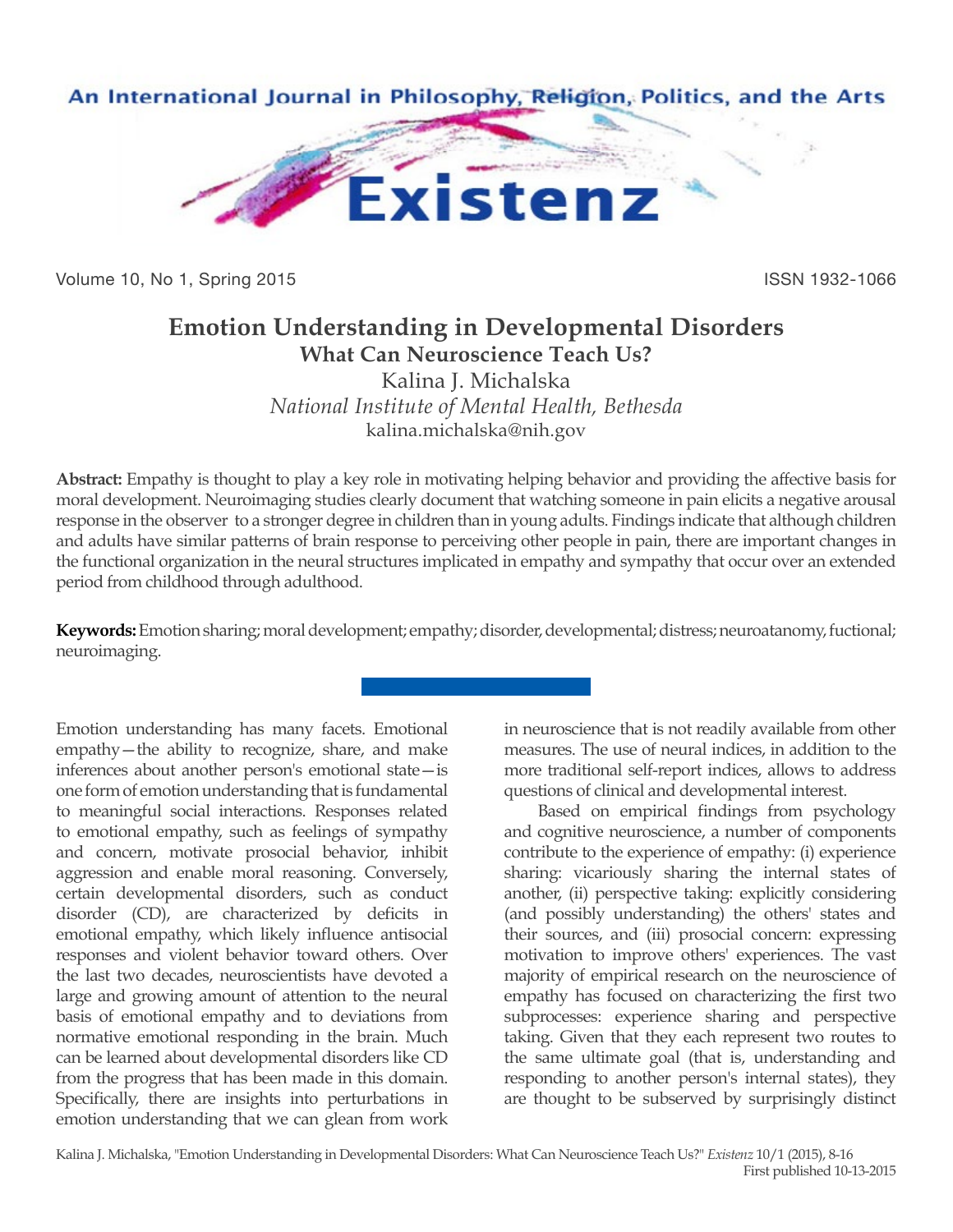neural systems.1 Experience sharing is often associated with a mechanism known as "neural resonance," which is a perceivers' tendency to engage overlapping neural systems when they experience a given internal state and when they observe another person experiencing that same state. Neural resonance is thought to accompany the experience and observation of actions like motor intentions, as well as visceral states such as pain.<sup>2</sup> By contrast, perspective taking, usually observed by asking a person to draw explicit inferences about another's emotional states—engages a system of midline and superior temporal structures that are generally involved in "self-projection": the ability to represent states outside of one's present moment, including the past, the future, and the perspective of another person.

Until relatively recently, the neural activity underpinning these two processes appeared almost entirely non-overlapping. In other words, tasks and social stimuli that engaged one of these systems typically did not concurrently engage the other system.<sup>3</sup> Moreover, lesions to areas in each of these neural systems have been shown to produce dissociable impairments in experience sharing and perspective taking.4 Together, such findings supported the claim that these two processes are fundamentally dissociable routes to empathy. However, recent cognitive neuroscience research indicates that rather than being engaged in isolation, neural systems that are involved in experience sharing and perspective taking commonly co-activate when an observer encounters complex social cues, such as people engaging others in live joint attention

- <sup>3</sup> Frank Van Overwalle and Kris Baetens, "Understanding Others' Actions and Goals by Mirror and Mentalizing Systems: A Meta-Analysis," *NeuroImage* 48/3 (November 2009), 564-584.
- <sup>4</sup> Simone G. Shamay-Tsoory, Yasmin Tibi-Elhanany, Judith Aharon-Peretz, "The Ventromedial Prefrontal Cortex Is Involved In Understanding Affective But Not Cognitive Theory Of Mind Stories," *Social Neuroscience* 1/3-4 (2006), 149-166.

tasks.5 Researchers also note that although studies of experience sharing and perspective taking clearly draw upon dissociable neural networks, the fact that these studies tend to rely on different stimulus types and task demands (i.e. passively viewing others in pain vs. explicit, active inferences about others) complicates the interpretation of their observed neural distinction. In other words, dissociations between these neural systems could either reflect a separation between the two empathic subprocesses, or they could reflect less interesting variation in the types of stimuli exposed to perceivers (*NEP*).

To provide some background and with these caveats in mind, each of the components of empathy (experience sharing, perspective taking) is described here separately from both a developmental and a neuroscience perspective, followed by a review of recent research with atypical populations.

## **Experience Sharing**

While there is some disagreement about the nature of empathic responding in very young children, there is considerable evidence demonstrating that the affective component of empathy develops earlier than the cognitive component. Many aspects of experience sharing are present at an early age and thought to rely on involuntary processes like mimicry and neural resonance.<sup>6</sup> A general consensus is that infants are sensitive and responsive to the emotional cues of others and that some of the basic building blocks of emotional empathy, like emotion sharing, are already present in the first days of life. For example, discrete facial expressions of emotion have been observed in newborns, including joy, interest, disgust and distress,<sup>7</sup> which suggests that subcomponents of

Jamil Zaki and Kevin N. Ochsner, "The Neuroscience of Empathy: Progress, Pitfalls and Promise," *Nature Neuroscience* 15/5 (2012), 675-680. [Henceforth refered to as *NEP*]

<sup>2</sup> Claus Lamm and Tania Singer, "The Role of Anterior Insular Cortex in Social Emotions," *Brain Structure & Function* 214/5-6 (June 2010), 579-591.

<sup>5</sup> See Elizabeth Redcay, David Dodell-Feder, Mark J. Pearrow, Penelope L. Mavros, Mario Kleiner, John D. E. Gabrieli, Rebecca Saxe, "Live Face-to-Face Interaction during fMRI: A New Tool for Social Cognitive Neuroscience," *NeuroImage* 50/4 (May 2010), 1639-1647.

<sup>6</sup> Jean Decety and Meghan Meyer, "From Emotion Resonance To Empathic Understanding: A Social Developmental Neuroscience Account," *Development and Psychopathology* 20/4 (Fall 2008), 1053-1080.

<sup>7</sup> Carroll E. Izard and Peter B. Read, eds, *Measuring Emotions in Infants and Children*, Cambridge: Cambridge University Press, 1982-1986.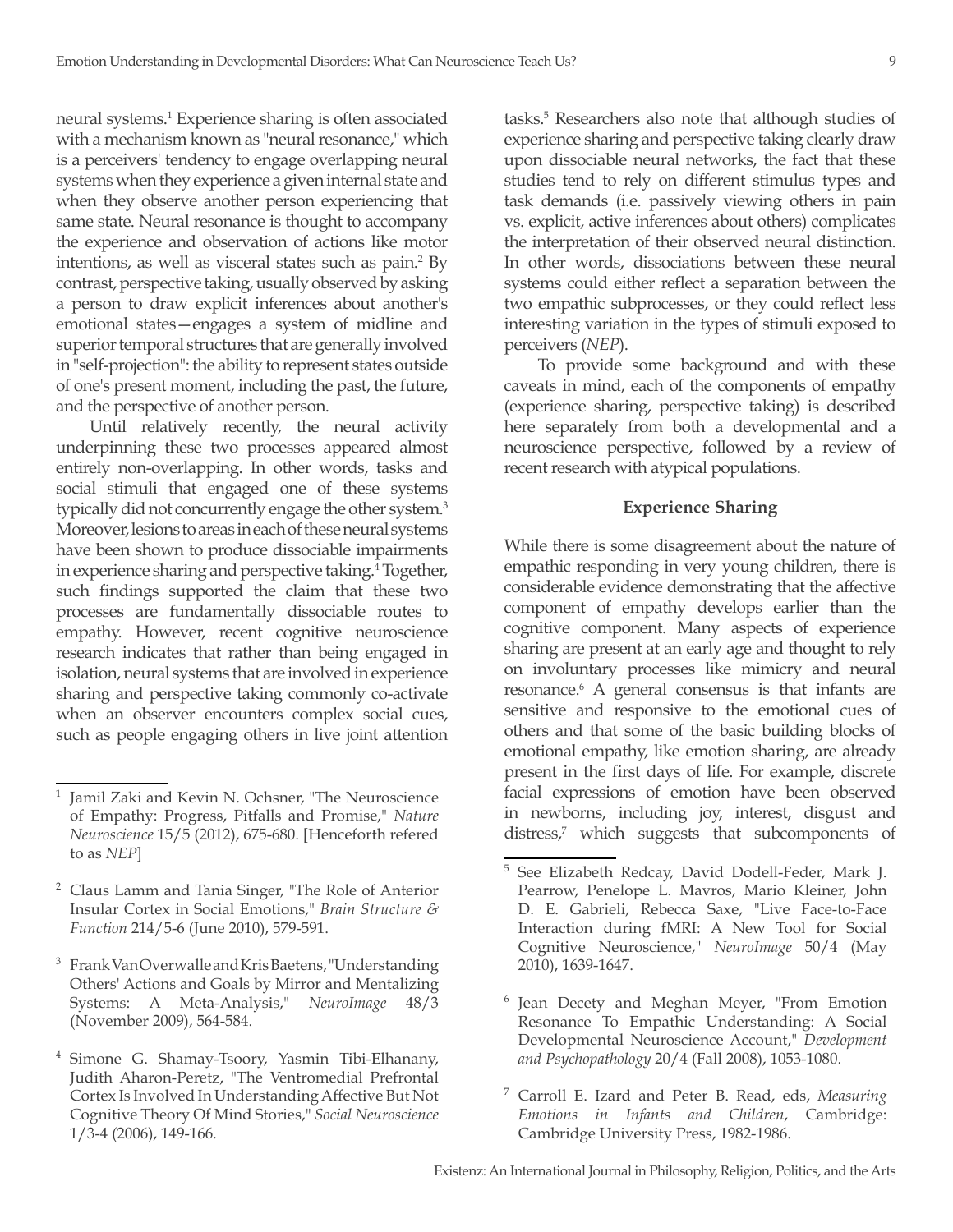mature emotional experience and expression might already be present very early on. Infants are able to both send emotional signals and detect emotional signals communicated by others around them. Human newborns are capable of imitating expressions of fear, sadness, and surprise,<sup>8</sup> thus preparing them for later emotional empathic responses through interaction with others. Moreover, both human infants and nonhuman infant primates are known to respond to the distress of others with distress. Infants who hear newborn cries cry significantly more often than those who listen to silence and those who hear simulations of a newborn's cry.<sup>9</sup> It appears that from early on in development, infants are capable of emotional resonance.10 However, while the capacity for two people to resonate with each other emotionally might form the basis for developing shared emotional experiences, it is not enough for mature empathic understanding. Such an understanding requires forming an explicit representation of the feelings of another person, which requires additional computational mechanisms above and beyond the emotion sharing level.<sup>11</sup> The cognitive components that give way to such empathic understanding have a more protracted course of development than the affective components, even though some precursors are already in place early in life.

### **Perspective Taking**

Perspective taking refers to explicitly considering and

potentially understanding the others' emotional states and their sources. Such consideration includes the knowledge of one's own and others' emotions and the acknowledgement that these may not be aligned. Children's development of such understanding of emotion fosters many adaptive processes, like peer relationships and prosocial behavior. Consequently, delayed or compromised emotion understanding may place youth at risk for developmental disorders, such as autism spectrum disorder (ASD) or conduct disorder (CD). The individual uses perspective-taking processes to project themselves into the shoes of the other in order to understand what they are feeling. This aspect of empathy appears to require what is called "executive functions," including cognitive flexibility, inhibitory control and working memory.<sup>12</sup> For example, when seeing another child in distress, a child has to hold two different perspectives in mind in order to correctly identify what the other child is feeling and potentially comfort it—their own perspective, which may not be congruent with that of the other child (such as, being in a state of happiness), and the point of view of the other child (who might be in distress). Several studies have shown that, by approximately 4 years of age, children can appreciate that the emotion a person feels about a given event depends upon that person's perception of the event, as well as that person's beliefs about it.<sup>13</sup>

Functional magnetic resonance imaging (fMRI) studies investigating the neural processes that are engaged during perspective-taking in adults have consistently identified a neural network involving the medial prefrontal cortex (MPFC), the posterior superior temporal cortex at the junction of the parietal cortex (pSTS/TPJ), and the temporal poles.14 Support for age-related changes in neural activity associated with perspective taking comes from a neuroimaging investigation of "theory of mind," or false belief

Jeannette M. Haviland and Mary Lelwica, "The Induced Affect Response: 10-Week-Old Infants' Responses to Three Emotion Expressions," *Developmental Psychology* 23/1 (1987), 97-104.

<sup>9</sup> Abraham Sagi and Martin L. Hoffman, "Empathic Distress in the Newborn," *Developmental Psychology* 12/2 (1976), 175-176; and Marci Dondi, Francesca Simion, Giovanna Caltran, "Can Newborns Discriminate Between Their Own Cry And The Cry Of Another Newborn Infant?" *Developmental Psychology* 35/2 (1999), 418-426.

<sup>10</sup> Martin L. Hoffman, *Empathy And Moral Development: Implications For Caring And Justice*, New York: Cambridge University Press, 2000.

<sup>11</sup> Jean Decety, Kalina J. Michalska, Yuko Akitsuki, "Who Caused The Pain? An fMRI Investigation Of Empathy And Intentionality In Children," *Neuropsychologia* 46/11 (2008), 2607-2614.

<sup>12</sup> Valerie E. Stone and Philip Gerrans, "What's Domain-Specific About Theory Of Mind?" *Social Neuroscience* 1/3-4 (2006), 309-319.

<sup>&</sup>lt;sup>13</sup> Claire Hughes and Judy Dunn, "Understanding Mind And Emotion: Longitudinal Associations With Mental-State Talk Between Young Friends," *Developmental Psychology* 34/5 (1998), 1026-1037.

<sup>&</sup>lt;sup>14</sup> Utah Frith and Christopher D. Frith, "Development And Neurophysiology Of Mentalizing," *Philosophical Transactions of the Royal Society B* 358/1431 (March 2003), 459-473.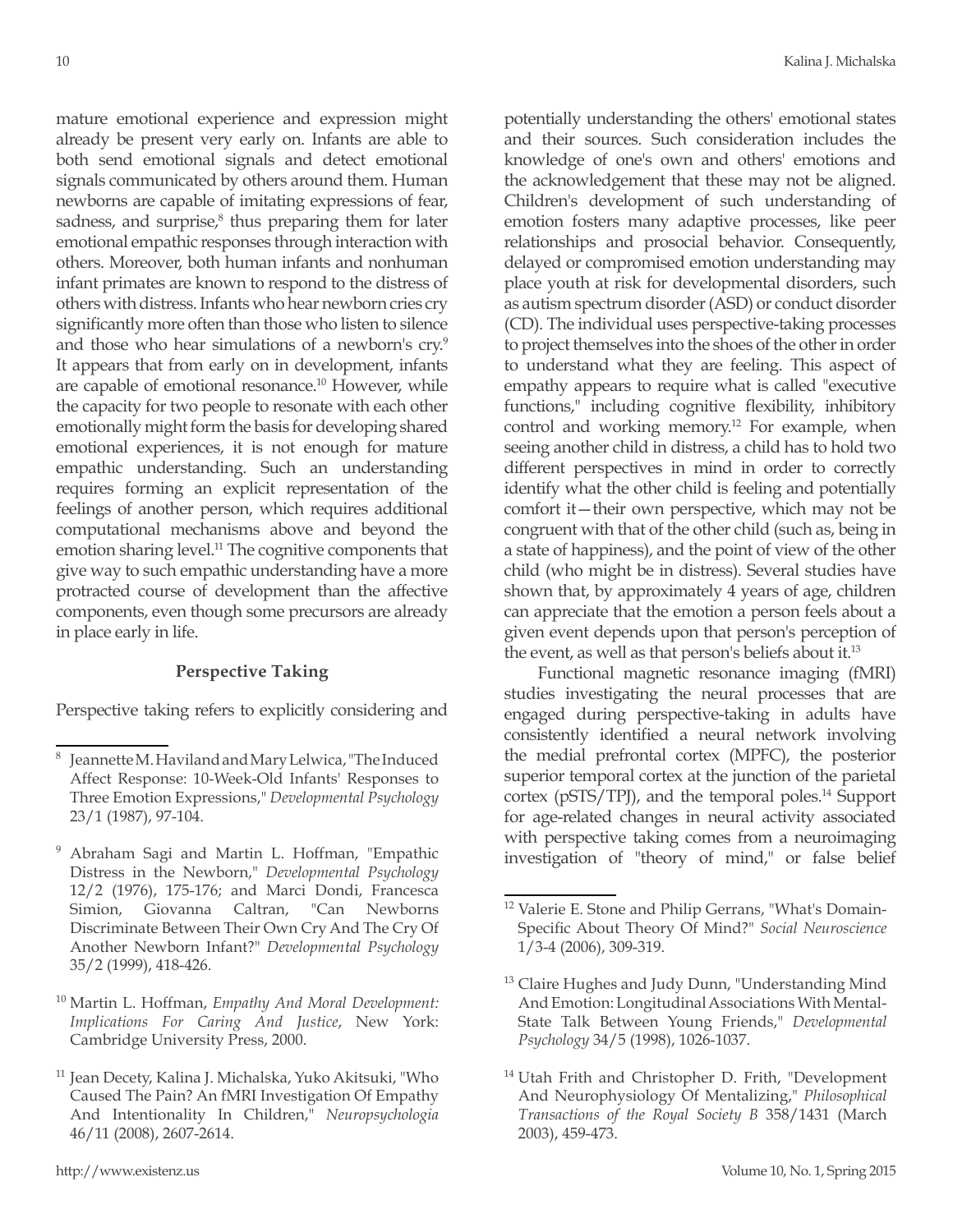reasoning, in 9 to 16 year old youth.15 Children as well as adolescents exhibited activation in the neural circuits associated with perspective taking tasks, including the TPJ, the temporal poles, and the MPFC. Furthermore, a positive correlation was observed between age and the degree of activation in the dorsal part of the MPFC.

Regulating one's visceral states and emotions is especially important for the expression of vicarious emotion and the experience of emotional empathy. As discussed above, emotion sharing involves an affective response that is congruent with what the observed other is feeling, which may motivate helping behavior. But emotion sharing may also give rise to negative reaction in the form of personal distress.16 For instance, when I witness a person who is cringing in pain, I might be incited to empathize with and help that person, but I might also be very upset at seeing him hurt and just want to avoid the situation altogether. Not only does personal distress not always contribute to helping behavior, but it can also inhibit one's inclination to soothe the person's distress.17 It is therefore adaptive if the neural resonance between self and other is curbed by cognitive control. Executive functions—the processes that control thoughts and actions, such as effortful control, flexibility and response inhibition $18$ work to regulate our predisposition to be self-focused while appraising another persons' emotional states, and promoting a sympathy for the other, rather than a desire to escape one's aversive feelings.<sup>19</sup>

- <sup>16</sup> Mark H. Davis, "The Effects of Dispositional Empathy on Emotional Reactions and Helping: A Multidimensional Approach," *Journal of Personality* 51/2 (June 1983), 167-184.
- <sup>17</sup> Nancy Eisenberg and Natalie D. Eggum, "Empathic Responding: Sympathy and Personal Distress," in *The Social Neuroscience of Empathy*, eds. Jean Decety and William J. Ickes, Cambridge: MIT Press 2009, pp. 71-83.
- <sup>18</sup> James Russell, *Agency and its Role in Mental Development*, Hove, East Sussex: Erlbaum (UK) Taylor & Francis, 1996.
- <sup>19</sup> Jean Decety, "Perspective Taking as the Royal Avenue to Empathy," in *Other Minds: How Humans Bridge the*

Sympathy is strongly related to emotion regulation, or effortful control, with children high in effortful control showing greater sympathy.<sup>20</sup> A number of developmental studies conducted by Nancy Eisenberg and her colleagues found that individual differences in the tendency to experience sympathy versus personal distress vary as a function of dispositional differences in individuals' abilities to regulate their emotions. Well-regulated children who have control over their ability to focus and shift attention have been found to be relatively prone to sympathy, regardless of their emotional reactivity. This is because they can override their negative vicarious emotions and sustain a more optimal level of arousal. Conversely, children who are unable to regulate their emotions, particularly if they are dispositionally irritabile, have been observed to be low in dispositional sympathy and prone to personal distress.<sup>21</sup>

Improvement in emotional regulation corresponds with increasing cognitive abilities, $2^2$  as well as with maturation of brain regions which underlie working memory and inhibitory control.<sup>23</sup> Emotion regulation abilities are largely instantiated in the prefrontal cortex  $(PFC)<sup>24</sup>$  with various subcomponents subserving

- <sup>20</sup> Mary K. Rothbart, Stephan A. Ahadi, Karen L. Hershey, "Temperament and Social Behavior in Childhood," *Merrill-Palmer Quarterly* 40/1 (1994), 21-39.
- <sup>21</sup> Nancy Eisenberg et al., "The Relations of Emotionality and Regulation to Dispositional and Situational Empathy-Related Responding," *Journal of Personality and Social Psychology*, 66/4 (April 1994), 776-797.
- <sup>22</sup> Philip D. Zelazo, Fergus I. M. Craik, Laura Booth, "Executive Function Across the Life Span," *Acta Psychologica* 115/2-3 (Feb-Mar 2004), 167-183.
- <sup>23</sup> Leanne Tamm, Vinod Menon, Allan L. Reiss, "Maturation of Brain Function Associated with Response Inhibition," *Journal of American Children and Adolescent Psychiatry* 41/10 (October 2002), 1231-1238.
- <sup>24</sup> Philip D. Zelazo, Stephanie M. Carlson, Amanda Kesek, "The Development of Executive Function in Childhood," in *Handbook of Developmental Cognitive Neuroscience*, eds. Charles A. Nelson III and Monica L. Collins, Cambridge: MIT Press 2008, pp. 553-74.

<sup>15</sup> Yoshiya Moriguchi, Takashi Ohnishi, Takeyuki Mori, Hiroshi Matsuda, Gen Komaki, "Changes Of Brain Activity In The Neural Substrates For Theory Of Mind In Childhood And Adolescence," *Psychiatry and Clinical Neuroscience* 61/4 (2007), 355-363.

*Divide between Self and Others*, eds. Bertram F. Malle and Sara D. Hodges, New York: Guilford Press 2005, pp. 135-49.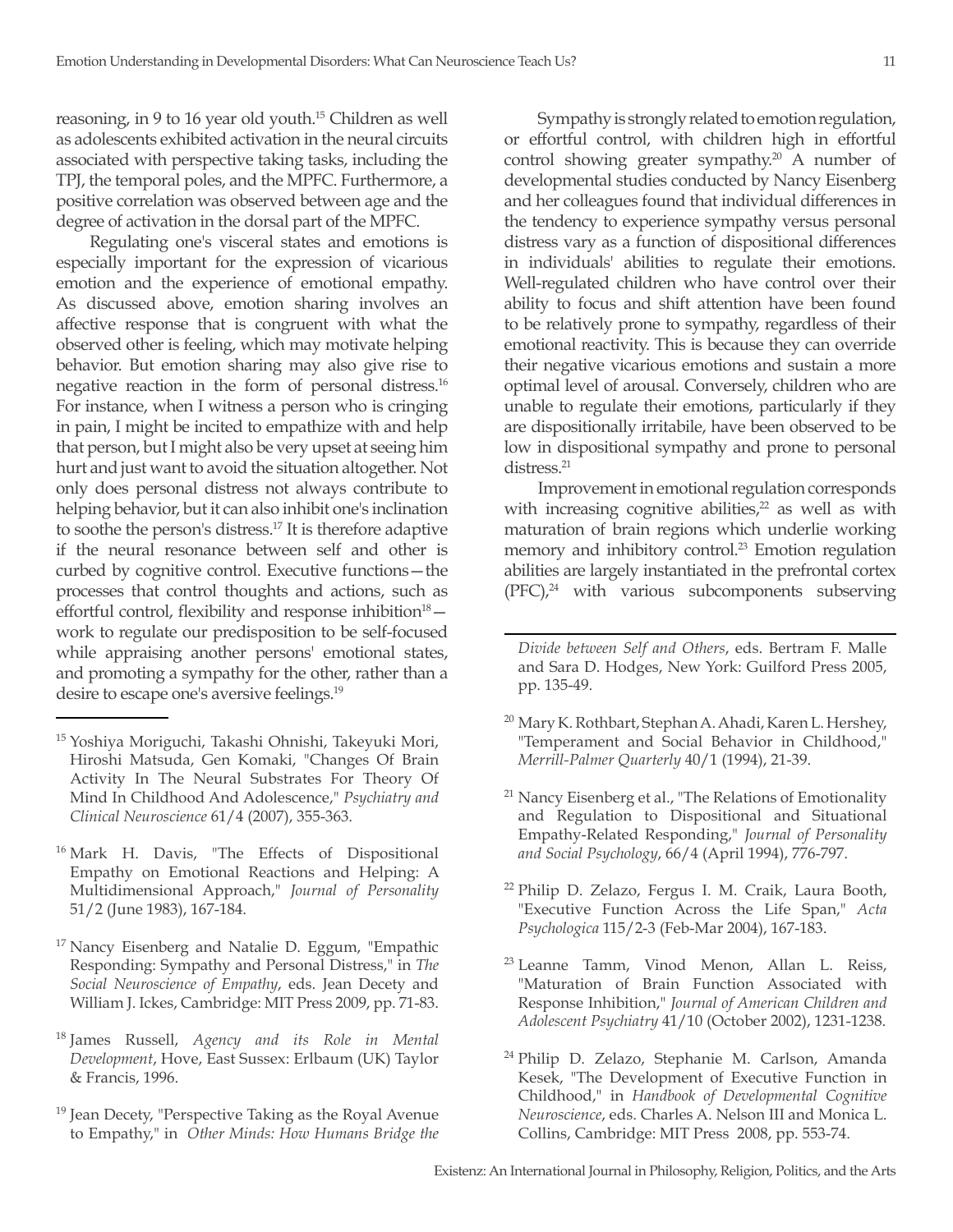distinct functions. Ventral and dorsal regions of the PFC have been associated with response inhibition and self-control, which are both key components of emotion regulation.25 It is well documented that the PFC follows an extended developmental trajectory, and age related changes continue well into adolescence and early adulthood.<sup>26</sup> Frontal lobe maturation is associated with an increase in a child's ability to exercise inhibitory control over their thoughts, attention, and behaviors. The maturation of the prefrontal cortex also allows children to use explicit language to achieve self-regulation of their feelings.27 It is therefore likely that different parts of the brain may be differentially involved in empathy at different ages.

## **Perceiving Other People In Distress**

Physical pain warns of potential threat and danger on the one hand, and indexes an opportunity to help the person in pain on the other. The perception of pain in others has been used as a way to investigate the neurophysiological mechanisms that underlie the experience of emotional empathy. One particularly widely used paradigm employs visual stimuli depicting individuals being harmed, and some studies further distinguish intentional and accidental harm.<sup>28</sup> Research with this paradigm in healthy adults and adolescents reveals consistent patterns of activation in a network encompassing sensory regions such as the somatosensory cortex, affective-motivational regions

such as the periaqueductan gray (PAG), anterior insula (aINS), medial/anterior cingulate cortex (aMCC), caudate/striatum and amygdala, and regulatory/ attention/evaluation regions such as the inferior frontal gyrus (IFG), and ventromedial prefrontal cortex  $(wmPFC).<sup>29</sup>$ 

# **Neurodevelopmental Changes In Empathic Responding**

One limitation of many of these studies is that they often do not capture any continuous changes across age. As children enter adolescence, levels of empathic concern, personal distress, and helping behavior all change,<sup>30</sup> and neurobiological systems implicated in affective resonance undergo substantial transformation,<sup>31</sup> making this a critical period of development in which to examine these phenomena. Besides the prefrontal cortex, which plays a key role in understanding and regulating social emotions, $32$  also the insular cortex, which is critical for the elaboration of visceral states and their contextual regulation, belongs to the areas of the brain undergoing considerable remodeling from childhood to adolescence. The insula receives inputs from incoming fibers that carry information concerning the internal state of the body. Research suggests that the posterior insula codes lower-level basic interoceptive and somatosensory information, and that as one

<sup>25</sup> Kevin N. Ochsner, Silvia A. Bunge, James J. Gross, John D. E. Gabrieli, "Rethinking Feelings: An fMRI Study of Cognitive Regulation of Emotion," *Journal of Cognitive Neuroscience* 14/8 (15 Nov 2002), 1215-1229.

<sup>&</sup>lt;sup>26</sup> For example, B. J. Casey, Nim Tottenham, Conor Liston, Sarah Durston, "Imaging the Developing Brain: What Have We Learned About Cognitive Development?" *Trends in Cognitive Sciences* 9/3 (2005), 104-110.

<sup>27</sup> Adele Diamond, "Normal Development of Prefrontal Cortex from Birth to Young Adulthood: Cognitive Functions, Anatomy, and Biochemistry," in *Principles of Frontal Lobe Function*, eds. Donald T. Stuss and Robert T. Knight, New York: Oxford University Press 2002, pp. 466-503.

<sup>&</sup>lt;sup>28</sup> For example, Jean Decety, Laurie Skelly, Kent A. Kiehl, "Brain Response to Empathy-Eliciting Scenarios Involving Pain in Incarcerated Individuals with Psychopathy," *JAMA Psychiatry* 70/6 (June 2013), 638-645.

 $29$  For example, the meta-analysis in Claus Lamm, Jean Decety, Tania Singer, "Meta-Analytic Evidence for Common and Distinct Neural Networks Associated with Directly Experienced Pain and Empathy for Pain," *NeuroImage* 54/3 (February 2011), 2492-2502.

<sup>&</sup>lt;sup>30</sup> For example, Nancy Eisenberg, Amanda Cumberland, Ivanna K. Guthrie, Bridget C. Murphy, Stephanie A. Shepard, "Age Changes in Prosocial Responding and Moral Reasoning in Adolescence and Early Adulthood," *Journal of Research on Adolescence* 15/3 (September 2005), 235-260.

<sup>&</sup>lt;sup>31</sup> Jennifer H. Pfeifer and Sarah-Jayne Blakemore, "Adolescent Social Cognitive and Affective Neuroscience: Past, Present, and Future," *Social Cognitive and Affective Neuroscience* 7/1 (January 2012), 1-10.

<sup>&</sup>lt;sup>32</sup> Morten L. Kringelbach and Edmund T. Rolls, "The Functional Neuroanatomy of the Human Orbitofrontal Cortex: Evidence from Neuroimaging and Neuropsychology," *Progress in Neurobiology* 72/5 (2004), 341-372.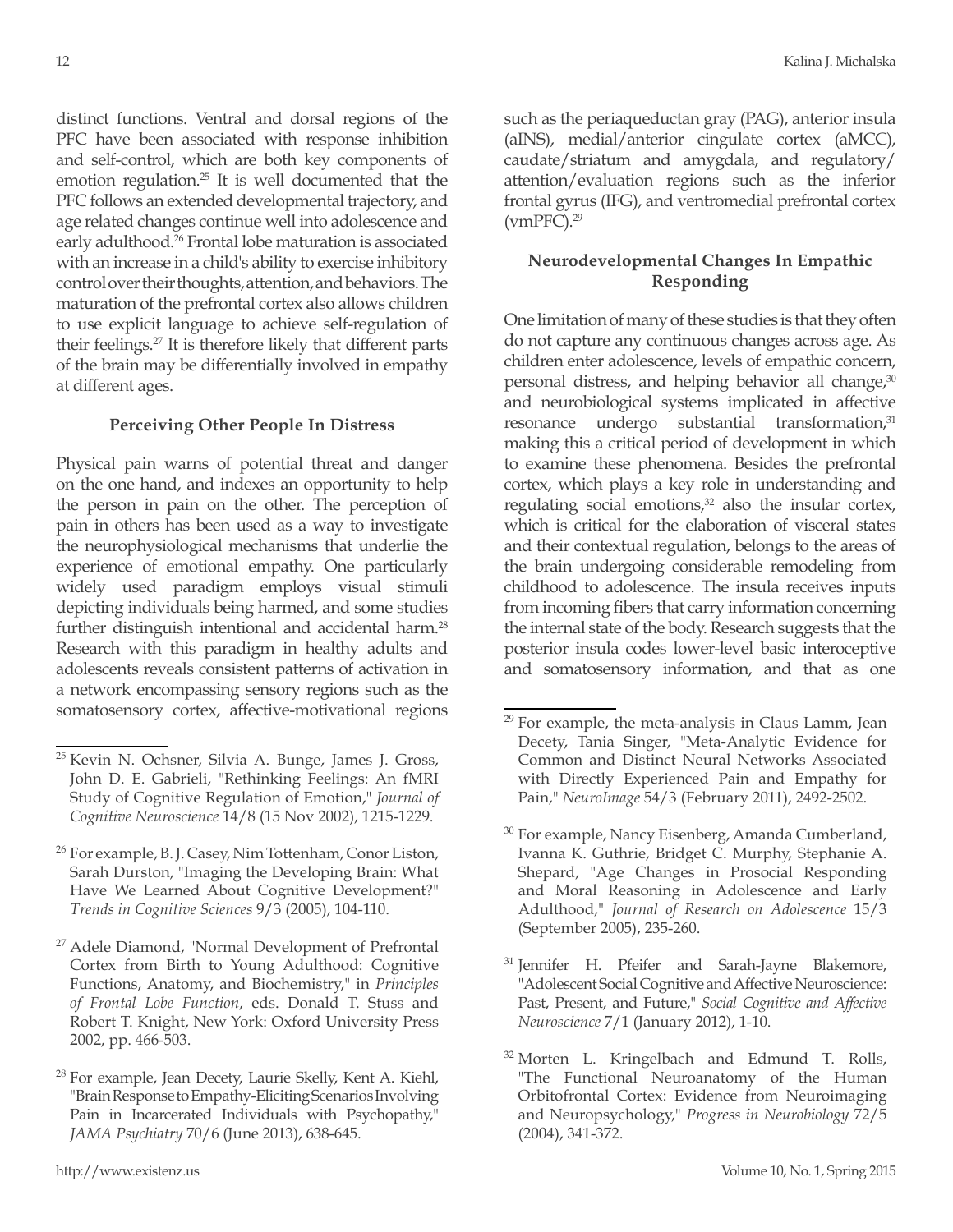progresses toward the front, this low-level sensory information is linked with higher level cognitive and affective networks that impart salience and meaning to these basic interoceptive signals.<sup>33</sup> Thus, the posterior insula appears to be a key region for perception of interoceptive feelings, whereas the anterior insula appears to be critical for contextual integration of interoceptive input, association of interoception and emotion, and cognitive regulation of the integrated interoceptive representations. To examine age-related changes associated with empathy and sympathy, we collected MRI and behavioral data from a group of 57 participants ranging from 7 to 40 years of age. $34$  A significant negative correlation between age and degree of activation was found in the posterior insula. In contrast, a positive correlation was found in the anterior portion. Results from this study also showed that activation in the OFC in response to empathy-eliciting stimuli shifts from the engagement of the medial portion in young participants to the lateral portion in older participants. The medial OFC appears integral in guiding visceral and motor responses, whereas lateral OFC integrates the external sensory features of a stimulus with its impact on the homeostatic state of the body. Thus, a visceral response to painful stimuli associated with danger and negative affect is less likely to occur with increasing age and such a response may be replaced by a more detached appraisal of the stimulus.

# **Atypical Empathic Processing In Children With Antisocial Behavioral Disorders**

Childhood-onset conduct disorder (CD) may lead to serious public health consequences, which impact the child, family, and community.<sup>35</sup> Preliminary studies, for example with functional magnetic resonance (fMRI), are underway to examine the neurological mechanisms underlying CD in this age group.<sup>36</sup> More work is needed, particularly at younger ages and related to sex differences in CD pathophysiology, given already established evidence of sex differences in prevalence and outcomes.37 Very limited fMRI work has used an emotional empathy task to examine pre-adolescents with CD, and the few available studies of CD in older children focus on male children only.

The propensity for aggressive behavior has been thought to reflect a blunted empathic response to the suffering of others,<sup>38</sup> and may be a consequence of a failure to be aroused by others' distress.<sup>39</sup> It has also been suggested that aggressive behavior can arise from abnormal processing of emotional information, resulting in a deficiency in experiencing fear and empathy, which in typically developing individuals deters the acting out of violent impulses.<sup>40</sup>

Another hypothesis regarding the relation between emotion and aggression states that there may in fact be

- <sup>37</sup> For example, Benjamin B. Lahey and Irwin D. Waldman, "A Developmental Propensity Model of the Origins of Conduct Problems during Childhood and Adolescence," in *Causes of Conduct Disorder and Juvenile Delinquency*, eds. Benjamin B. Lahey, Terrie E. Moffitt, Avshalom Caspi, New York: Guilford Press 2003, pp. 76-117. [Henceforth refered to as *CCD*]
- <sup>38</sup> R. James R. Blair, "Responding to the Emotions of Others: Dissociating Forms of Empathy through the Study of Typical and Psychiatric Populations," *Consciousness and Cognition* 14/4 (December 2005), 698-718.
- <sup>39</sup> Adrian Raine, "Antisocial Behavior and Psychophysiology: A Biosocial Perspective and a Prefrontal Dysfunction Hypothesis," in *Handbook of Antisocial Behavior*, eds. David M. Stoff, James Breiling, and Jack D. Maser, New York: Wiley 1997, pp. 289-304.
- <sup>40</sup> Richard J. Davidson, K. M. Putnam, C. L. Larson, "Dysfunction in the Neural Circuitry of Emotion Regulation—A Possible Prelude to Violence," *Science* 289/5479 (July 2000), 591-594.

<sup>&</sup>lt;sup>33</sup> See W. Kyle Simmons, Kristina M. Rapuano, John E. Ingeholm, Jason Avery, Seth Kallman, Kevin D. Hall, Alex Martin, "The Ventral Pallidum and Orbitofrontal Cortex Support Food Pleasantness Inferences," *Brain Structure and Function* 219/2 (March 2014), 473-483.

<sup>&</sup>lt;sup>34</sup> Jean Decety and Kalina J. Michalska, "Neurodevelopmental Changes in the Circuits Underlying Empathy and Sympathy from Childhood to Adulthood," *Developmental Science* 13/6 (November 2010), 886-899. [Henceforth refered to as *NCC*]

<sup>35</sup> Walter Matthys and John E. Lochman, *Oppositional Defiant Disorder and Conduct Disorder in Childhood*, Oxford: Wiley-Blackwell, 2009.

<sup>36</sup> For example, Catherine L. Sebastian, Nathalie M. G. Fontaine, Geoffrey Bird, Sarah-Jayne Blakemore, Stephane A. De Brito, Eamon J. P. McCrory, Essi Viding, "Neural Processing Associated with Cognitive and Affective Theory of Mind in Adolescents and Adults," *Social Cognitive and Affective Neuroscience* 7/1 (2012), 53-63.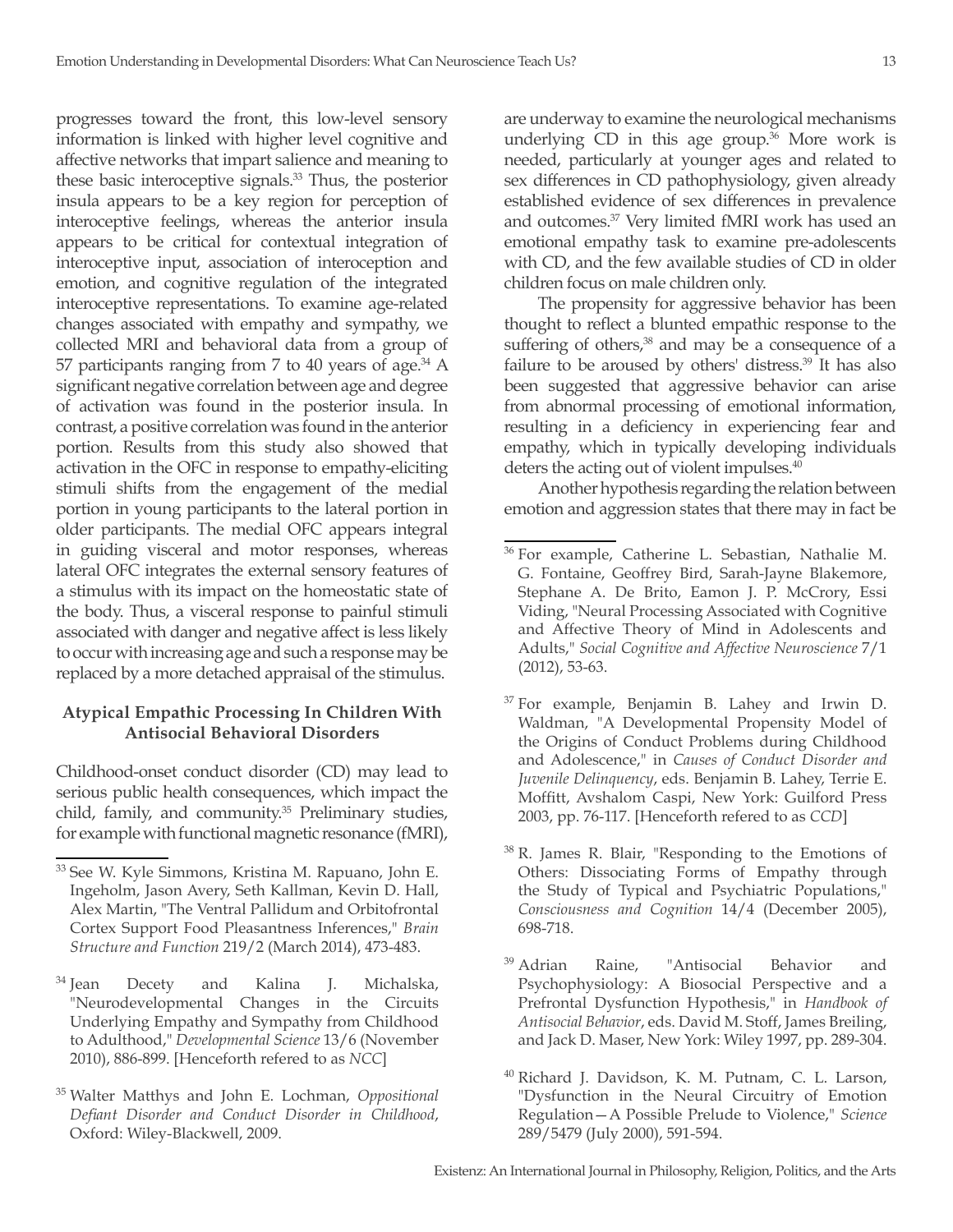no blunting of an emotional response towards the other. Rather, heightened emotional reactivity, potentially coupled with diminished regulatory processes may trigger aggressive impulses.41 This emotional reaction can have either a negative or positive valence. Previous work has shown that negative emotions are sometimes positively associated with aggression, suggesting that emotional empathy together with poor emotion regulation might produce negative emotions that increase, not decrease, aggression. For instance, there are several empirical studies that document that physical pain often prompts aggressive inclinations.42 Other studies indicate that individuals with CD tend to respond to aversive stimuli with greater negative affect than most other youth (*CCD*). This is potentially important as their negative affect may increase the likelihood of aggression, especially in the absence of effective emotion regulation.<sup>43</sup> This suggests that, in certain situations, empathic resonance might produce high levels of distress in youth predisposed to be aggressive that, ironically, increases their aggression.

If the blunted empathic emotional response hypothesis is correct, children and adolescents with aggressive CD should react less to stimuli depicting others in pain than healthy controls. If the painaggression hypothesis is correct, however, youth with aggressive CD should exhibit greater activation than healthy controls in the amygdala, PAG, and related areas in response to stimuli depicting others in pain. Notably, the amygdala is involved in the processing of both negative and positive emotions and its coupling with reward circuitry (i.e. in the striatum) enables a general arousing effect of reward.<sup>44</sup> It is possible, therefore, that

- <sup>42</sup> Leonard Berkowitz, "Pain and Aggression: Some Findings and Implications," *Motivation and Emotion* 17/3 (1993), 277-293.
- <sup>43</sup> Leonard Berkowitz, "Affect, Aggression, and Antisocial Behavior," in *Handbook of Affective Sciences*, eds. Richard J. Davidson, Klaus R. Scherer, and H. Hill Goldsmith, New York: Oxford University Press 2003, pp. 804-823.
- <sup>44</sup> Elisabeth A. Murray, "The Amygdala, Reward and Emotion," *Trends in Cognitive Sciences* 11/11

the response in the amygdala to viewing others in pain in youth with aggressive CD reflects a positive affective response (for example, enjoyment).

Past neuroimaging research, conducted almost exclusively in male subjects, presents a mixed picture concerning the relationship between CD and emotional empathy, particularly in response to viewing others in pain, being harmed, or in emotional distress. One set of studies reports reduced emotional responsiveness in youth with CD compared to youth without CD, particularly in individuals with elevated callousunemotional (CU) traits. $45$  CU traits are sometimes viewed as early signs of later psychopathy and reflect an important dimension of heterogeneity among children with CP.46 Another set of studies finds an opposite profile of responses. These studies reported a positive relationship between levels of aggression and affective responses,<sup>47</sup> including a hyper-reactive neural response profile to stimuli depicting of people being harmed<sup>48</sup> and atypically elevated threat-circuitry

(November 2007), 489-497.

- <sup>45</sup> For example, Abigail A. Marsh, Elizabeth C. Finger, Katherine A. Fowler, Christopher J. Adalio, Ilana T. N. Jurkowitz, Julia C. Schechter, Daniel S. Pine, Jean Decety, R. J. R. Blair, "Empathic Responsiveness in Amygdala and Anterior Cingulate Cortex in Youths with Psychopathic Traits," *Journal of Child Psychology and Psychiatry* 54/8 (August 2013), 900-910.
- <sup>46</sup> Paul J. Frick, James V. Ray, Laura C. Thornton, Rachel E. Kahn, "Can Callous-Unemotional Traits Enhance the Understanding, Diagnosis, and Treatment of Serious Conduct Problems in Children and Adolescents? A Comprehensive Review," *Psychological Bulletin* 140/1 (January 2014), 1-57.
- <sup>47</sup> Soo Hyun Rhee, Naomi P. Friedman, Debra L. Boeldt, Robin P. Corley, John K. Hewitt, Ariel Knafo, Benjamin B. Lahey, JoAnn Robinson, Carol A. Van Hulle, Irwin D. Waldman, Susan E. Young, Carolyn Zahn-Waxler, "Early Concern and Disregard for Others as Predictors of Antisocial Behavior," *Journal of Child Psychology and Psychiatry* 54/2 (February 2013), 157-166.

<sup>41</sup> Emil F. Coccaro, Michael S. McCloskey, Daniel A. Fitzgerald, K. Luan Phan, "Amygdala and Orbitofrontal Reactivity to Social Threat in Individuals with Impulsive Aggression," *Biological Psychiatry* 62/2 (2007), 168-178.

<sup>48</sup> Jean Decety, Kalina J. Michalska, Yuko Akitsuki, Benjamin B. Lahey, "Atypical Empathic Responses in Adolescents with Aggressive Conduct Disorder: A Functional MRI Investigation," *Biological Psychology* 80/2 (February 2009), 203-211. [Henceforth refered to as *AER*]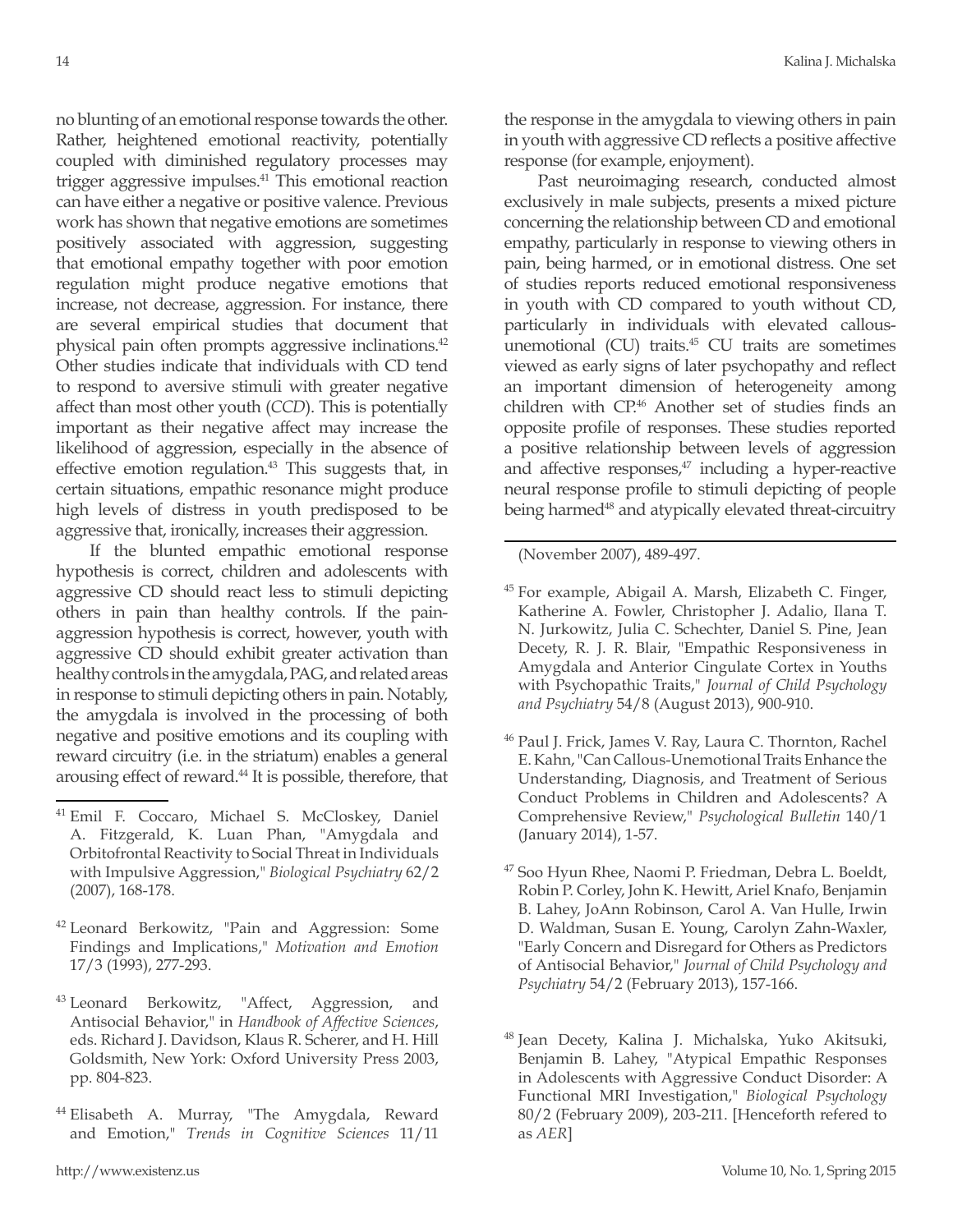responsiveness.49

Two findings emerge from studies using the empathy for pain paradigm when examining CD in youth. First, an inverse association arises between levels of callousness (CU) and neural response in affectivemotivational regions.50 Second, enhanced responses occur in affective-motivational regions in individuals with reactive aggression (RA), relative to low levels of aggression.51 Consistent with such work, a preliminary study found that adolescents with early-onset CD, relative to adolescents without CD, exhibited greater activation in such regions (AER). However, this study did not include pre-adolescents, nor did it assess CU or RA traits. Moreover, none of these previous studies on emotional empathy examined sex differences, which are known to contribute to heterogeneity in CD.<sup>52</sup>

In a large recent study of 107 nine to eleven years old children (52 female subjects), recruited from pediatric and mental health clinics, representing a wide range of CD symptoms, it was found that children with greater CD and callousness exhibit dampened hemodynamic response to viewing others being harmed in the insula, while children with increased RA scores had enhanced responses. Sex differences in the neural correlates of CD were also observed.

The findings extend our understanding of atypical emotional empathy in preadolescent children with CP.

First, both when viewing harm-*vs*-no-harm scenarios, hemodynamic response in the right insula and aMCC was inversely associated both with the number of conduct problems and with callousness ratings. Second, the opposite pattern was observed with levels of reactive aggression scores, whereby increased RA scores were associated with stronger signal responses in these regions in the harm-vs-no-harm condition. Third, sex-by-CP interactions in STS and MFG were observed. Sex differences in these regions were supported by post hoc tests revealing robust inverse associations in the STS and MFG in female subjects only. There is considerable evidence that CD symptoms lie on a continuum.53 Our study represents the first attempt to investigate neural processing of sensitivity to others harm in a large sample that includes both pre-adolescent girls and boys with a wide range of CD symptoms. Importantly, while not all children exhibited symptom threshold for CD, the level of symptoms in the current study still represents substantial risk for serious adverse outcomes. These data contribute to elucidating the functional neuroanatomy of CP in several important ways. Using a well-validated emotional empathyeliciting paradigm, the study shows reduced neural response to others' harm in children at high levels of CP and document sex differences in the association between CP and functional neuroanatomy, suggesting early emergence of sexual dimorphism in correlates of aggressive behavior.

#### **Conclusions**

Empathy is thought to play a key role in motivating helping behavior and providing the affective basis for moral development. Emotional empathy develops as a result of complex biological and psychological processes involving emotion sharing, emotional regulation, and cognitive perspective taking that are continuously evolving and interacting with an individuals social environment. Breaking down empathy and related phenomena into components and examining their neurodevelopment can contribute to a more complete model of interpersonal sensitivity. Likewise, drawing

<sup>&</sup>lt;sup>49</sup> S. L. Crowe and R. James R. Blair, "The Development of Antisocial Behavior: What Can We Learn from Functional Neuroimaging Studies?" *Development and Psychopathology* 20/4 (Fall 2008), 1145-1159.

<sup>&</sup>lt;sup>50</sup> For example, Jean Decety, Chenyi Chen, Carla Harenski, Kent A. Kiehl, "An fMRI Study of Affective Perspective Taking in Individuals with Psychopathy: Imagining Another in Pain does not Evoke Empathy," *Frontiers in Human Neuroscience* 7/489 (September 2013) online.

<sup>&</sup>lt;sup>51</sup> Sabine C. Herpetz, "Emotional Processing in Conduct Disorder: Data from Psychophysiology and Neuroimaging," *European Psychiatry* 23/2 (April 2008), S9.

<sup>&</sup>lt;sup>52</sup> For example, Graeme Fairchild, Cindy C. Hagan, Luca Passamonti, Nicholas D. Walsh, Ian M. Goodyer, Andrew J. Calder, "Atypical Neural Responses During Face Processing in Female Adolescents With Conduct Disorder," *Journal of the American Academy of Child & Adolescent Psychiatry* 53/6 (June 2014), 677-687.

<sup>53</sup> Benjamin B. Lahey, Brooks Applegate, Keith McBurnett, Joseph Biederman, Laurence Greenhill, George W. Hynd, Russell A. Barkley, Jeffrey Newcorn, Peter Jensen, John E. Richters, et al., "DSM-IV Field Trials for Attention Deficit Hyperactivity Disorder in Children and Adolescents," *American Journal of Psychiatry* 151/11 (November 1994), 1673-1685.